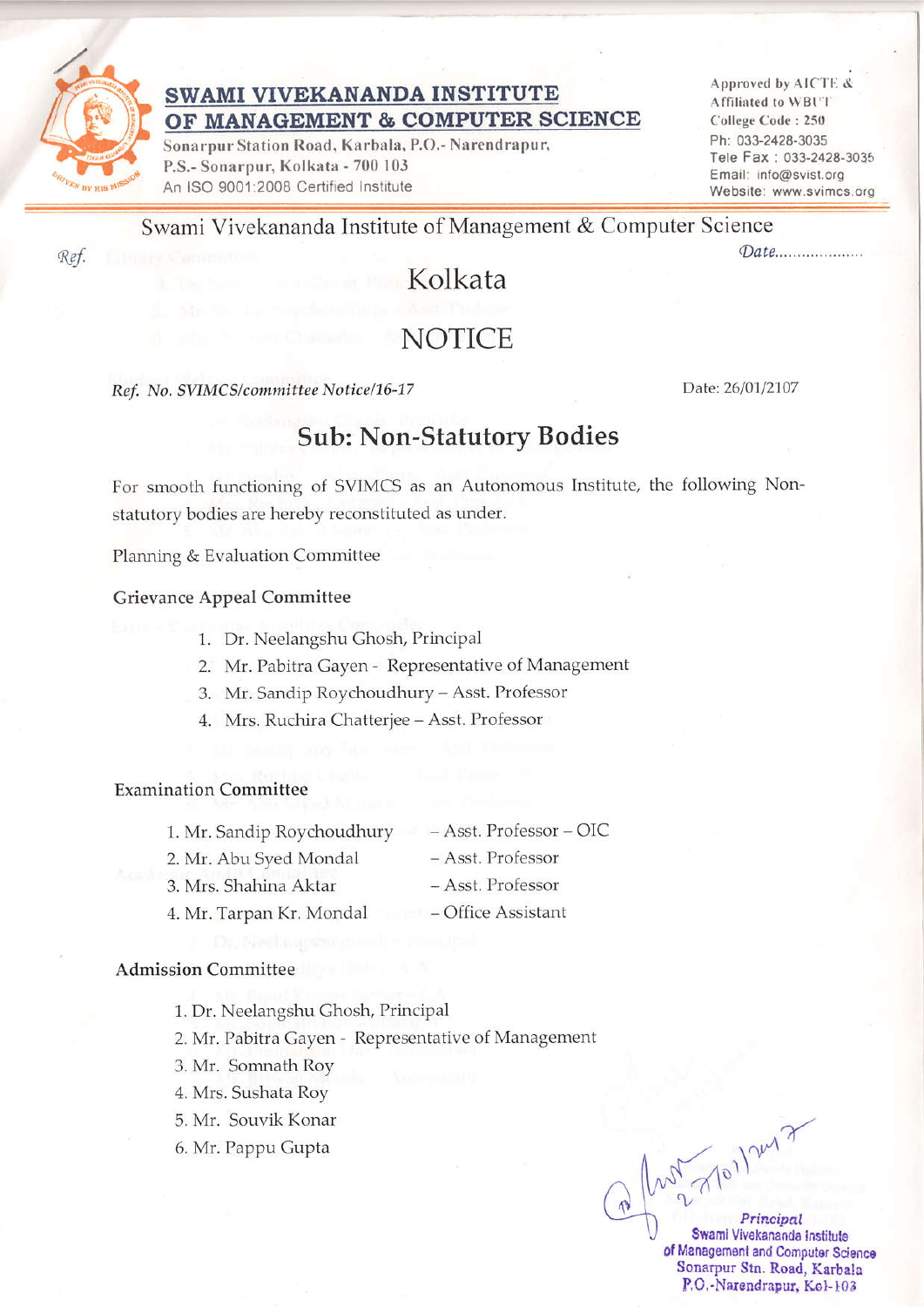

### SWAMI VIVEKANANDA INSTITUTE OF MANAGEMENT & COMPUTER SCIENCE

Sonarpur Station Road, Karbala, P.O.- Narendrapur. P.S.- Sonarpur, Kolkata - 700 103 An ISO 9001:2008 Certified Institute

Approved by AICTE & Affiliated to WBUT College Code: 250 Ph; 033-2428-3035 Tele Fax: 033-2428-3035 Email: info@svist.org Website: www.svimcs.org

## (e/ Library Committee (Dote.

- 1. Dr. Neelangshu Ghosh, Principal
- 2. Mr. Sandip Roychoudhury Asst. Professor
- 3. Mrs. Ruchira Chatterjee Asst. Professor

### Student Welfare Committee

- 1. Dr. Neelangshu Ghosh, Principal
- 2. Mr. Pabitra Gayen Representative of Management
- 3. Mr. Sandip Roychoudhury Asst. Professor
- 4. Mrs. Ruchira Chatterjee Asst. Professor
- 5. Mr. Abu Sayed Mondal Asst. Professor
- 6. Mrs. Shahina Aktar Asst. Professor

#### Extra - Curricular Activities Committee

- 1. Dr. Neelangshu Ghosh, Principal
- 2. Mr. Amit De Asst. Professor
- 3. Mr. Biptodas Bhattacharya Asst. Professor
- 4. Mr. Sandip Roychoudhury Asst. Professor
- 5. Mrs. Ruchira Chatterjee Asst. Professor
- 6. Mr. Abu Sayed Mondal Asst. Professor
- 7. Mrs. Shahina Aktar Asst. Professor

### Academic Audit Committee

- 1. Dr. Nandan Gupta Secretary
- 2. Dr. Neelangshu ghosh Principal
- 3. Mr. Bappaditya Dutta CA
- 4. Mr. Bipul Kumar Sarkar CA
- 5. Mr. Somnath Roy Manager
- 6. Mr. Premanshu Das Accountant
- 

7. Mr. Biswajt Mondal - Accountant  $\left(\sqrt{\frac{1}{\sqrt{2}}} \sqrt{2} \right)^{\gamma}$ 

Swami Vivekananda Institute<br>of Management and Computer Science<br>Sonarpur Stn. Road, Karbala P.O.-Narendrapur, Kol-103